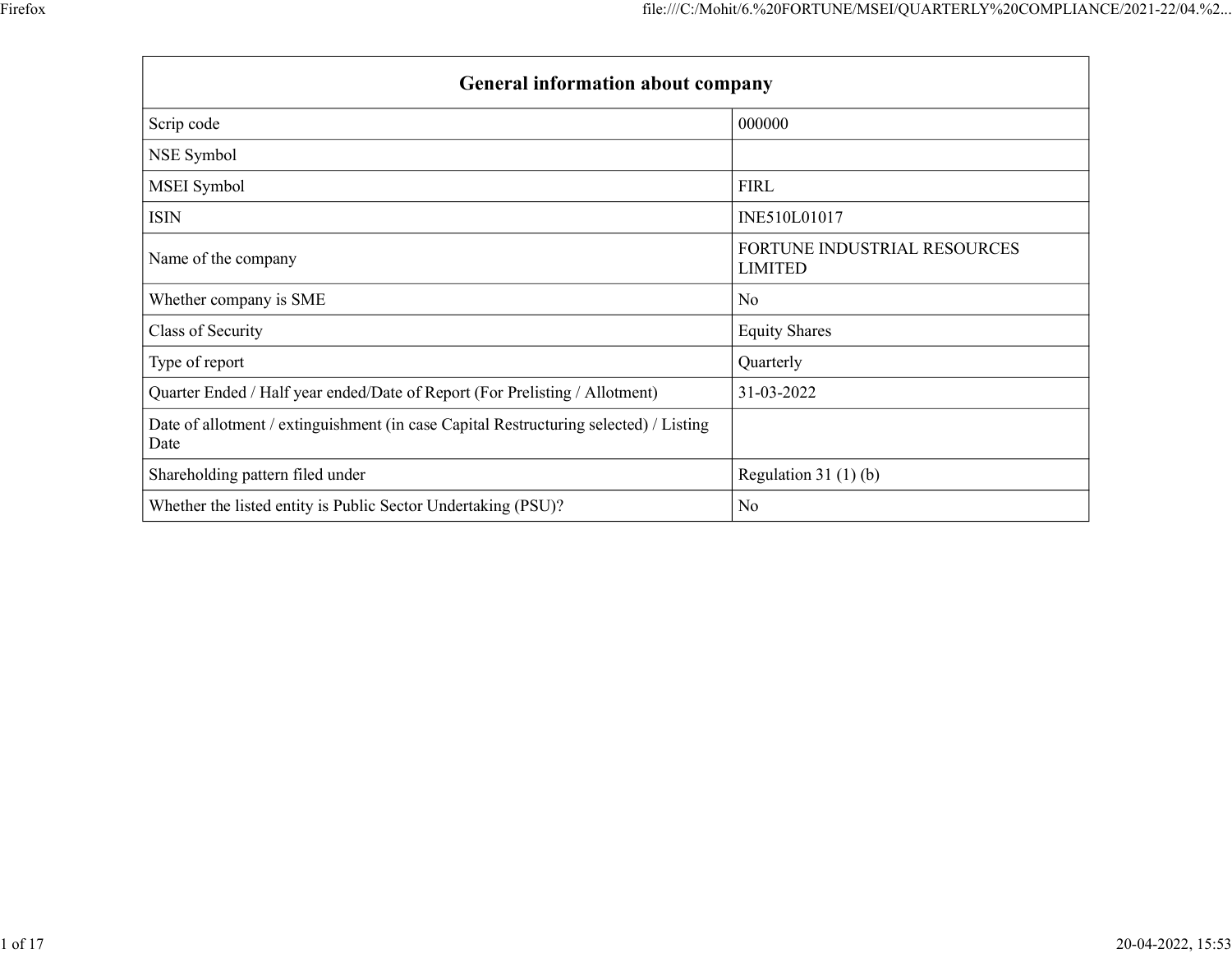|                                                                                              |                                                                                           |          | file:///C:/Mohit/6.%20FORTUNE/MSEI/QUARTERLY%20COMPLIANCE/2021-22/04.%2 |                       |                            |  |  |  |  |  |
|----------------------------------------------------------------------------------------------|-------------------------------------------------------------------------------------------|----------|-------------------------------------------------------------------------|-----------------------|----------------------------|--|--|--|--|--|
| <b>Declaration</b>                                                                           |                                                                                           |          |                                                                         |                       |                            |  |  |  |  |  |
| Sr.<br>No.                                                                                   | Particular                                                                                | Yes/No   | Promoter and<br>Promoter Group                                          | Public<br>shareholder | Non Promoter-Non<br>Public |  |  |  |  |  |
|                                                                                              | Whether the Listed Entity has issued any partly paid up<br>shares?                        | No       | No                                                                      | No                    | No                         |  |  |  |  |  |
|                                                                                              |                                                                                           |          |                                                                         |                       |                            |  |  |  |  |  |
|                                                                                              | Whether the Listed Entity has issued any Convertible<br>Securities ?                      | No       | No                                                                      | No                    | No                         |  |  |  |  |  |
|                                                                                              | Whether the Listed Entity has issued any Warrants?                                        | $\rm No$ | No                                                                      | $\rm No$              | No                         |  |  |  |  |  |
|                                                                                              | Whether the Listed Entity has any shares against which<br>depository receipts are issued? | $\rm No$ | $\overline{\text{No}}$                                                  | No                    | No                         |  |  |  |  |  |
|                                                                                              | Whether the Listed Entity has any shares in locked-in?                                    | $\rm No$ | No                                                                      | $\rm No$              | No                         |  |  |  |  |  |
|                                                                                              | Whether any shares held by promoters are pledge or<br>otherwise encumbered?               | No       | $\overline{\text{No}}$                                                  |                       |                            |  |  |  |  |  |
| $\overline{2}$<br>$\overline{3}$<br>$\overline{4}$<br>$5\overline{)}$<br>6<br>$\overline{7}$ | Whether company has equity shares with differential<br>voting rights?                     | No       | No                                                                      | $\rm No$              | No                         |  |  |  |  |  |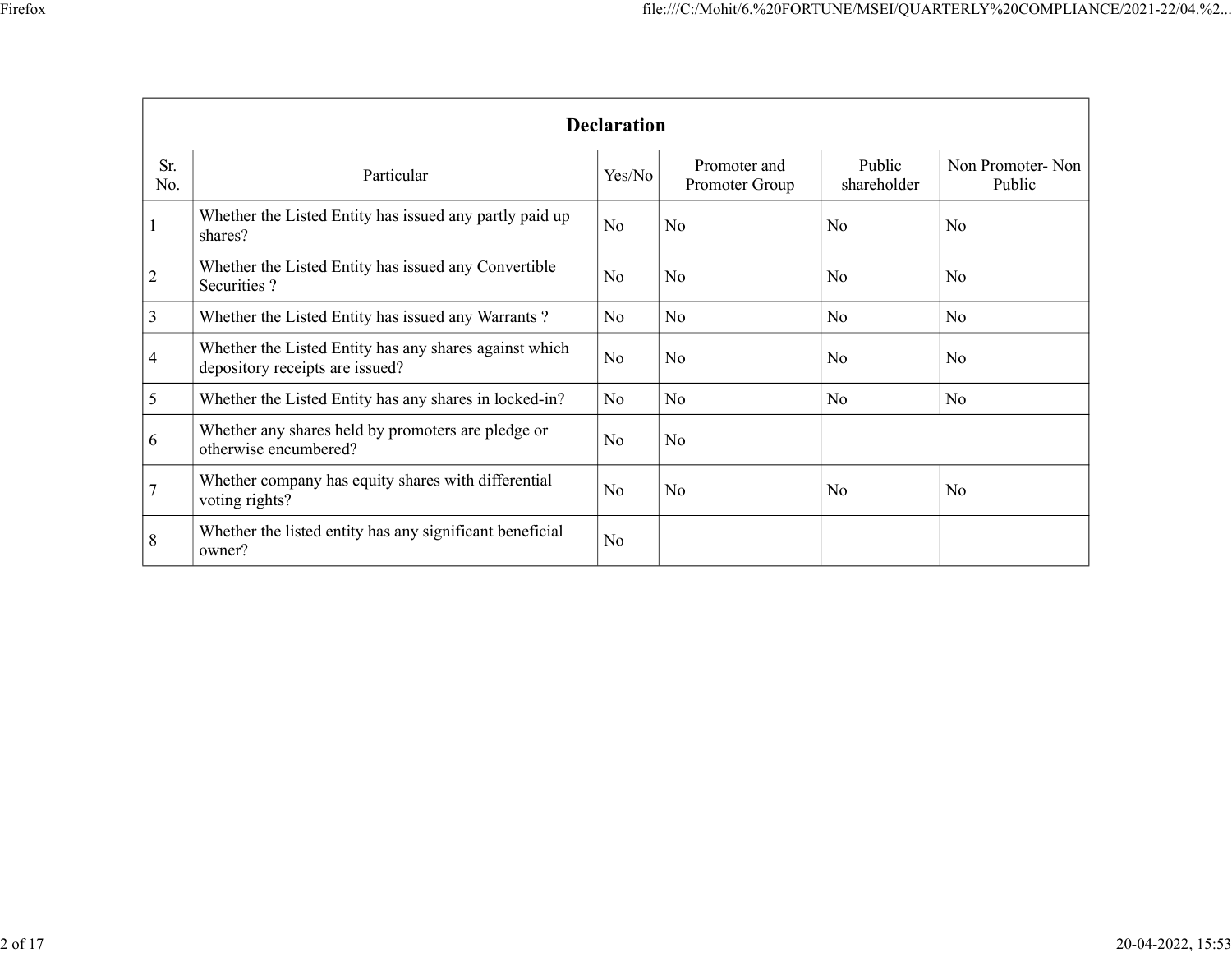|                 |                                                       |                              |                                 |                   |                                    |                                                      | file:///C:/Mohit/6.%20FORTUNE/MSEI/QUARTERLY%20COMPLIANCE/2021-22/04.%2 |                           |       |                      |               |
|-----------------|-------------------------------------------------------|------------------------------|---------------------------------|-------------------|------------------------------------|------------------------------------------------------|-------------------------------------------------------------------------|---------------------------|-------|----------------------|---------------|
|                 |                                                       |                              |                                 |                   |                                    |                                                      |                                                                         |                           |       |                      |               |
|                 |                                                       |                              |                                 |                   |                                    |                                                      |                                                                         |                           |       |                      |               |
|                 |                                                       |                              |                                 |                   |                                    |                                                      |                                                                         |                           |       |                      |               |
|                 |                                                       |                              |                                 |                   |                                    |                                                      |                                                                         |                           |       |                      |               |
|                 |                                                       |                              |                                 |                   |                                    |                                                      |                                                                         |                           |       |                      |               |
|                 |                                                       |                              |                                 |                   |                                    |                                                      |                                                                         |                           |       |                      |               |
|                 |                                                       |                              |                                 |                   |                                    |                                                      |                                                                         |                           |       |                      |               |
|                 |                                                       |                              |                                 |                   |                                    |                                                      |                                                                         |                           |       |                      |               |
|                 |                                                       |                              |                                 |                   |                                    |                                                      | Table I - Summary Statement holding of specified securities             |                           |       |                      |               |
|                 |                                                       | No. of                       | No. Of<br>Partly                | No. Of            | Total nos.                         | Shareholding as<br>a $\%$ of total no.               | Number of Voting Rights held in each<br>class of securities (IX)        |                           |       |                      |               |
| Category<br>(I) | Category of   Nos. Of<br>shareholder<br>(III)<br>(II) | shareholders                 | fully paid $\vert$<br>up equity | paid-up<br>equity | shares<br>underlying<br>Depository | shares held<br>$(VII) =$                             | of shares<br>(calculated as                                             | No of Voting (XIV) Rights |       |                      | Total as a    |
|                 |                                                       | shares<br>$\text{held (IV)}$ | shares<br>held<br>(V)           | Receipts<br>(VI)  | $(IV)+(V)+$<br>(VI)                | per SCRR,<br>1957) (VIII) As<br>a % of<br>$(A+B+C2)$ | Class<br>eg: $\mathbf{X}$                                               | Class<br>eg:y             | Total | $\%$ of<br>$(A+B+C)$ |               |
| (A)             | Promoter &<br>Promoter<br>Group                       | $\vert 3 \vert$              | 616300                          |                   |                                    | 616300                                               | 61.63                                                                   | 616300                    |       | 616300 61.63         |               |
| (B)             | Public                                                | 100                          | 383700                          |                   |                                    | 383700                                               | 38.37                                                                   | 383700                    |       | 383700               | 38.37         |
| (C)             | Non<br>Promoter-<br>Non Public                        |                              |                                 |                   |                                    |                                                      |                                                                         |                           |       |                      |               |
| (C1)            | Shares<br>underlying<br><b>DRs</b>                    |                              |                                 |                   |                                    |                                                      |                                                                         |                           |       |                      |               |
|                 | Shares held<br>by                                     |                              |                                 |                   |                                    |                                                      |                                                                         |                           |       |                      |               |
| (C2)            | Employee<br>Trusts                                    |                              |                                 |                   |                                    | 1000000                                              | 100                                                                     | 1000000                   |       |                      | 1000000   100 |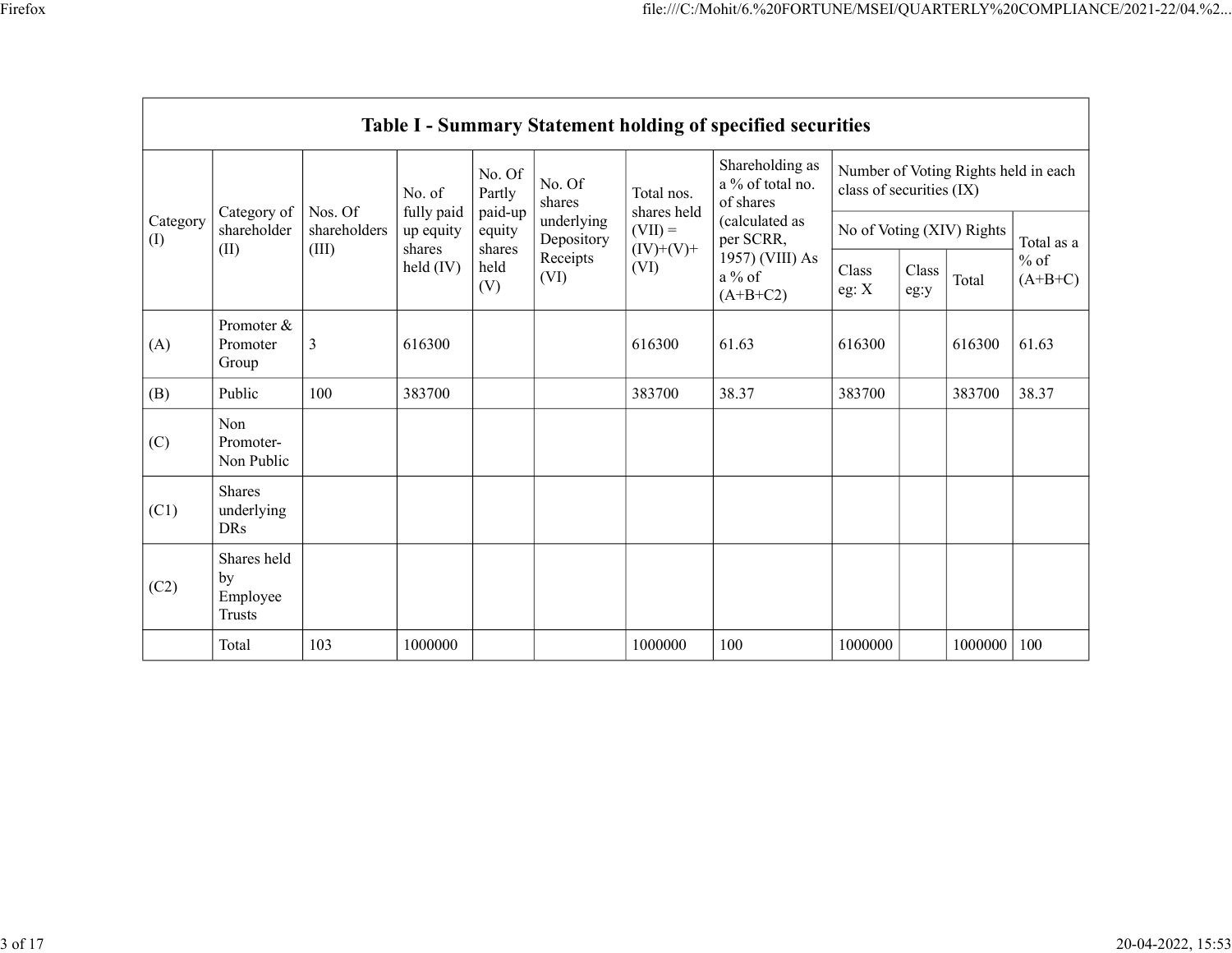|           |                                         |                                                                                        |                                                           |                                                           | file:///C:/Mohit/6.%20FORTUNE/MSEI/QUARTERLY%20COMPLIANCE/2021-22/04.%2<br>Table I - Summary Statement holding of specified securities                                           |                                        |                                         |                                                           | Number of                                                                                                                                    |                                       |
|-----------|-----------------------------------------|----------------------------------------------------------------------------------------|-----------------------------------------------------------|-----------------------------------------------------------|----------------------------------------------------------------------------------------------------------------------------------------------------------------------------------|----------------------------------------|-----------------------------------------|-----------------------------------------------------------|----------------------------------------------------------------------------------------------------------------------------------------------|---------------------------------------|
| Category  | Category of<br>shareholder              | No. Of<br>Shares<br>Underlying<br>Outstanding<br>convertible<br>securities (X) $ (Xi)$ | No. of<br>Shares<br>Underlying<br>Outstanding<br>Warrants | No. Of Shares<br>Underlying<br>Outstanding<br>convertible | Shareholding, as<br>a % assuming full<br>conversion of<br>convertible<br>securities (as a<br>percentage of<br>diluted share<br>capital) (XI)=<br>(VII)+(X) As a %<br>of (A+B+C2) | Number of<br>Locked in<br>shares (XII) |                                         | Shares<br>pledged or<br>otherwise<br>encumbered<br>(XIII) |                                                                                                                                              | Number of<br>equity shares<br>held in |
| $\rm (I)$ | (II)                                    |                                                                                        |                                                           | securities and<br>No. Of<br>Warrants (Xi)<br>(a)          |                                                                                                                                                                                  | (b)                                    | As a $\%$<br>of total<br>Shares<br>held | (a)                                                       | As a $\%$<br>$\begin{array}{ c c } \hline \text{No.} & \text{of total} \\ \hline \text{(a)} & \text{Shares} \\\hline \end{array}$<br>held(b) | dematerialized<br>form $(XIV)$        |
| (A)       | Promoter &<br>Promoter<br>Group         |                                                                                        |                                                           |                                                           | 61.63                                                                                                                                                                            |                                        |                                         |                                                           |                                                                                                                                              | 616300                                |
| (B)       | Public                                  |                                                                                        |                                                           |                                                           | 38.37                                                                                                                                                                            |                                        |                                         |                                                           |                                                                                                                                              | $\mathbf{0}$                          |
| (C)       | Non<br>Promoter-<br>Non Public          |                                                                                        |                                                           |                                                           |                                                                                                                                                                                  |                                        |                                         |                                                           |                                                                                                                                              |                                       |
| (C1)      | Shares<br>underlying<br>DRs             |                                                                                        |                                                           |                                                           |                                                                                                                                                                                  |                                        |                                         |                                                           |                                                                                                                                              |                                       |
| (C2)      | Shares held<br>by<br>Employee<br>Trusts |                                                                                        |                                                           |                                                           |                                                                                                                                                                                  |                                        |                                         |                                                           |                                                                                                                                              |                                       |
|           | Total                                   |                                                                                        |                                                           |                                                           | $100\,$                                                                                                                                                                          |                                        |                                         |                                                           |                                                                                                                                              | 616300                                |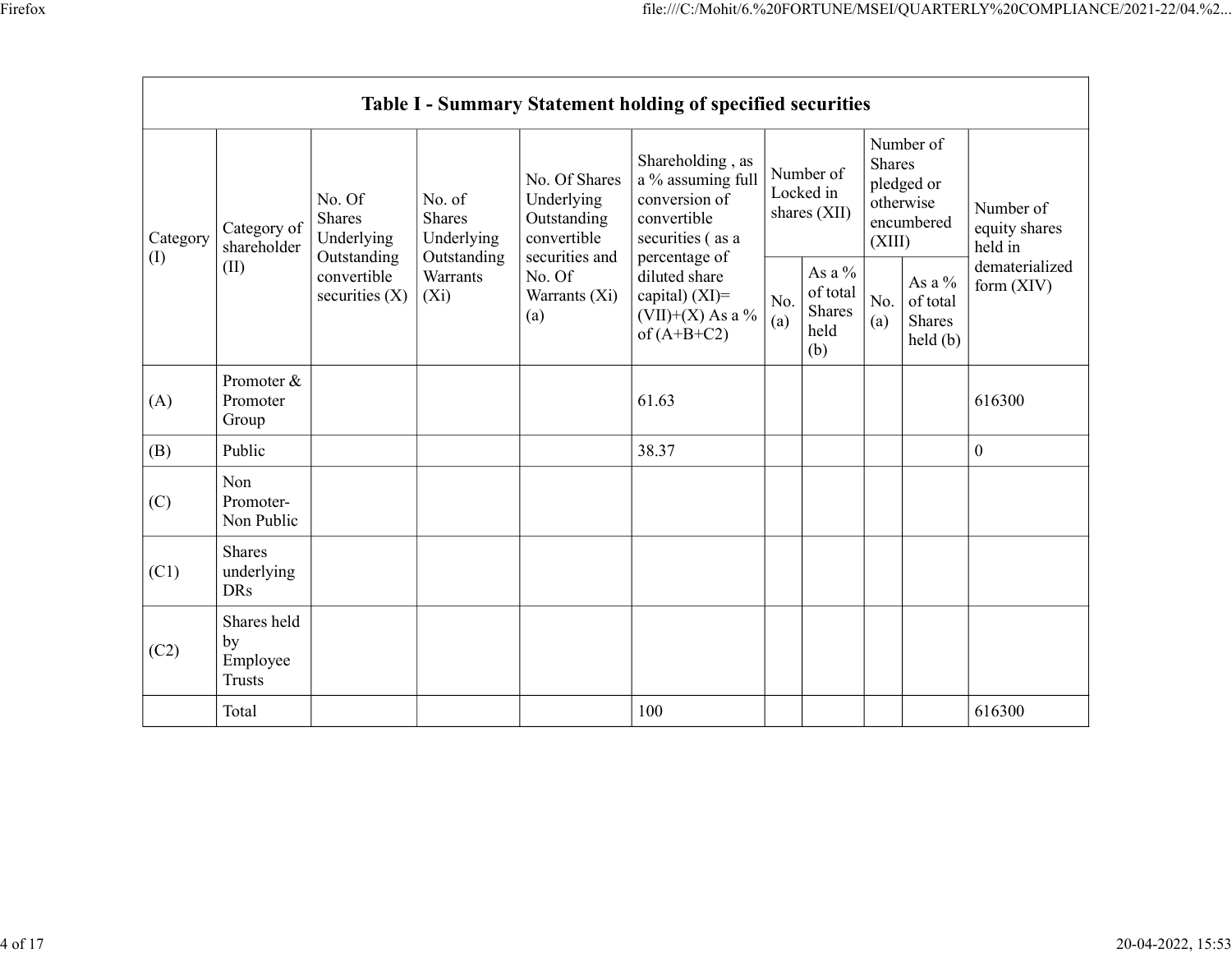|                                                                                            |                                                                                                         |                       |                  |                                                    |                                              |                                           | file:///C:/Mohit/6.%20FORTUNE/MSEI/QUARTERLY%20COMPLIANCE/2021-22/04.%2         |                                                                                                        |          |           |                  |
|--------------------------------------------------------------------------------------------|---------------------------------------------------------------------------------------------------------|-----------------------|------------------|----------------------------------------------------|----------------------------------------------|-------------------------------------------|---------------------------------------------------------------------------------|--------------------------------------------------------------------------------------------------------|----------|-----------|------------------|
|                                                                                            |                                                                                                         |                       |                  |                                                    |                                              |                                           |                                                                                 |                                                                                                        |          |           |                  |
|                                                                                            |                                                                                                         |                       |                  |                                                    |                                              |                                           |                                                                                 |                                                                                                        |          |           |                  |
|                                                                                            |                                                                                                         |                       |                  |                                                    |                                              |                                           |                                                                                 |                                                                                                        |          |           |                  |
|                                                                                            | Table II - Statement showing shareholding pattern of the Promoter and Promoter Group                    |                       |                  |                                                    |                                              |                                           |                                                                                 |                                                                                                        |          |           |                  |
|                                                                                            |                                                                                                         |                       |                  |                                                    |                                              |                                           |                                                                                 |                                                                                                        |          |           |                  |
|                                                                                            |                                                                                                         |                       | No. of           | No.<br>Of                                          | No. Of<br>shares<br>underlying<br>Depository | Total nos.<br>shares<br>held (VII)<br>$=$ | Shareholding<br>as a % of total<br>no. of shares<br>(calculated as<br>per SCRR, | Number of Voting Rights held in<br>each class of securities (IX)<br>No of Voting (XIV)<br>Rights<br>of |          |           |                  |
|                                                                                            | Category & Name                                                                                         | Nos. Of               | fully<br>paid up | Partly<br>paid-                                    |                                              |                                           |                                                                                 |                                                                                                        |          | Total     |                  |
| Sr.                                                                                        | of the<br>Shareholders (I)                                                                              | shareholders<br>(III) | equity<br>shares | up<br>equity<br>Receipts<br>shares<br>(VI)<br>held |                                              |                                           |                                                                                 |                                                                                                        |          | as a $\%$ |                  |
|                                                                                            |                                                                                                         |                       | held<br>(IV)     |                                                    | $(IV)+(V)+$<br>(VI)                          | 1957) (VIII)<br>As a % of                 | Class                                                                           | Class                                                                                                  |          | Total     |                  |
|                                                                                            |                                                                                                         |                       |                  | (V)                                                |                                              |                                           | $(A+B+C2)$                                                                      | eg: $\mathbf{X}$                                                                                       | $\log y$ | Total     | Voting<br>rights |
| A                                                                                          | Table II - Statement showing shareholding pattern of the Promoter and Promoter Group                    |                       |                  |                                                    |                                              |                                           |                                                                                 |                                                                                                        |          |           |                  |
| (1)                                                                                        | Indian                                                                                                  |                       |                  |                                                    |                                              |                                           |                                                                                 |                                                                                                        |          |           |                  |
| (a)                                                                                        | Individuals/Hindu<br>undivided Family                                                                   | $\vert$ 3             | 616300           |                                                    |                                              | 616300                                    | 61.63                                                                           | 616300                                                                                                 |          | 616300    | 61.63            |
| Sub-Total<br>(A)(1)                                                                        |                                                                                                         | 3                     | 616300           |                                                    |                                              | 616300                                    | 61.63                                                                           | 616300                                                                                                 |          | 616300    | 61.63            |
| (2)                                                                                        | Foreign                                                                                                 |                       |                  |                                                    |                                              |                                           |                                                                                 |                                                                                                        |          |           |                  |
| Total<br>Shareholding<br>of Promoter<br>and Promoter<br>Group<br>$(A)=(A)$<br>$(1)+(A)(2)$ |                                                                                                         | 3                     | 616300           |                                                    |                                              | 616300                                    | 61.63                                                                           | 616300                                                                                                 |          | 616300    | 61.63            |
| $\, {\bf B}$                                                                               | Table III - Statement showing shareholding pattern of the Public shareholder                            |                       |                  |                                                    |                                              |                                           |                                                                                 |                                                                                                        |          |           |                  |
| (1)                                                                                        | Institutions                                                                                            |                       |                  |                                                    |                                              |                                           |                                                                                 |                                                                                                        |          |           |                  |
| (3)                                                                                        | Non-institutions                                                                                        |                       |                  |                                                    |                                              |                                           |                                                                                 |                                                                                                        |          |           |                  |
| (a(i))                                                                                     | Individuals -<br>i.Individual<br>shareholders<br>holding nominal<br>share capital up to<br>Rs. 2 lakhs. | $\vert$ 95            | 197800           |                                                    |                                              | 197800                                    | 19.78                                                                           | 197800                                                                                                 |          | 197800    | 19.78            |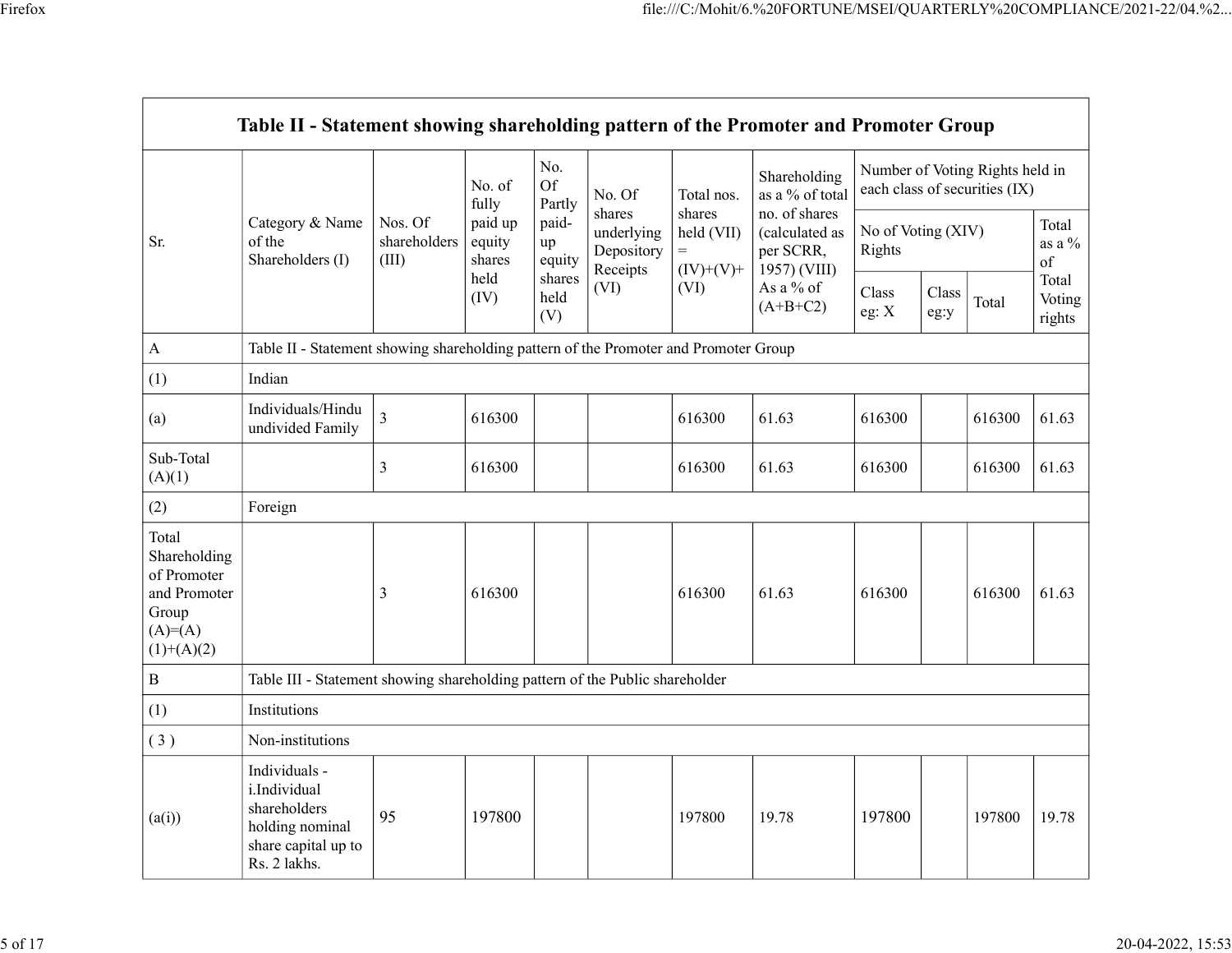|                                         |                                                                                                                     |                |         |         |                                                                                               | file:///C:/Mohit/6.%20FORTUNE/MSEI/QUARTERLY%20COMPLIANCE/2021-22/04.%2 |               |                                            |  |  |  |  |  |  |
|-----------------------------------------|---------------------------------------------------------------------------------------------------------------------|----------------|---------|---------|-----------------------------------------------------------------------------------------------|-------------------------------------------------------------------------|---------------|--------------------------------------------|--|--|--|--|--|--|
|                                         |                                                                                                                     |                |         |         |                                                                                               |                                                                         |               |                                            |  |  |  |  |  |  |
| (a(ii))                                 | Individuals - ii.<br>Individual<br>shareholders<br>holding nominal<br>share capital in<br>excess of Rs. 2<br>lakhs. | $\overline{2}$ | 116200  | 116200  | 11.62                                                                                         | 116200                                                                  | 116200        | $11.62$                                    |  |  |  |  |  |  |
| (e)                                     | Any Other<br>(specify)                                                                                              | $\overline{3}$ | 69700   | 69700   | 6.97                                                                                          | 69700                                                                   | 69700         | 6.97                                       |  |  |  |  |  |  |
| Sub-Total<br>(B)(3)                     |                                                                                                                     | 100            | 383700  | 383700  | 38.37                                                                                         | 383700                                                                  | 383700        | 38.37                                      |  |  |  |  |  |  |
| Total Public<br>Shareholding            |                                                                                                                     | $100\,$        | 383700  | 383700  | 38.37                                                                                         | 383700                                                                  | 383700        | $\begin{array}{ c c }\n38.37\n\end{array}$ |  |  |  |  |  |  |
| $(B)= (B)$<br>$(1)+(B)$<br>$(2)+(B)(3)$ |                                                                                                                     |                |         |         | Table IV - Statement showing shareholding pattern of the Non Promoter- Non Public shareholder |                                                                         |               |                                            |  |  |  |  |  |  |
| $\mathbf C$                             |                                                                                                                     |                |         |         |                                                                                               |                                                                         |               |                                            |  |  |  |  |  |  |
| Total (<br>$A+B+C2$ )                   |                                                                                                                     | 103            | 1000000 | 1000000 | 100                                                                                           | 1000000                                                                 | $1000000$ 100 |                                            |  |  |  |  |  |  |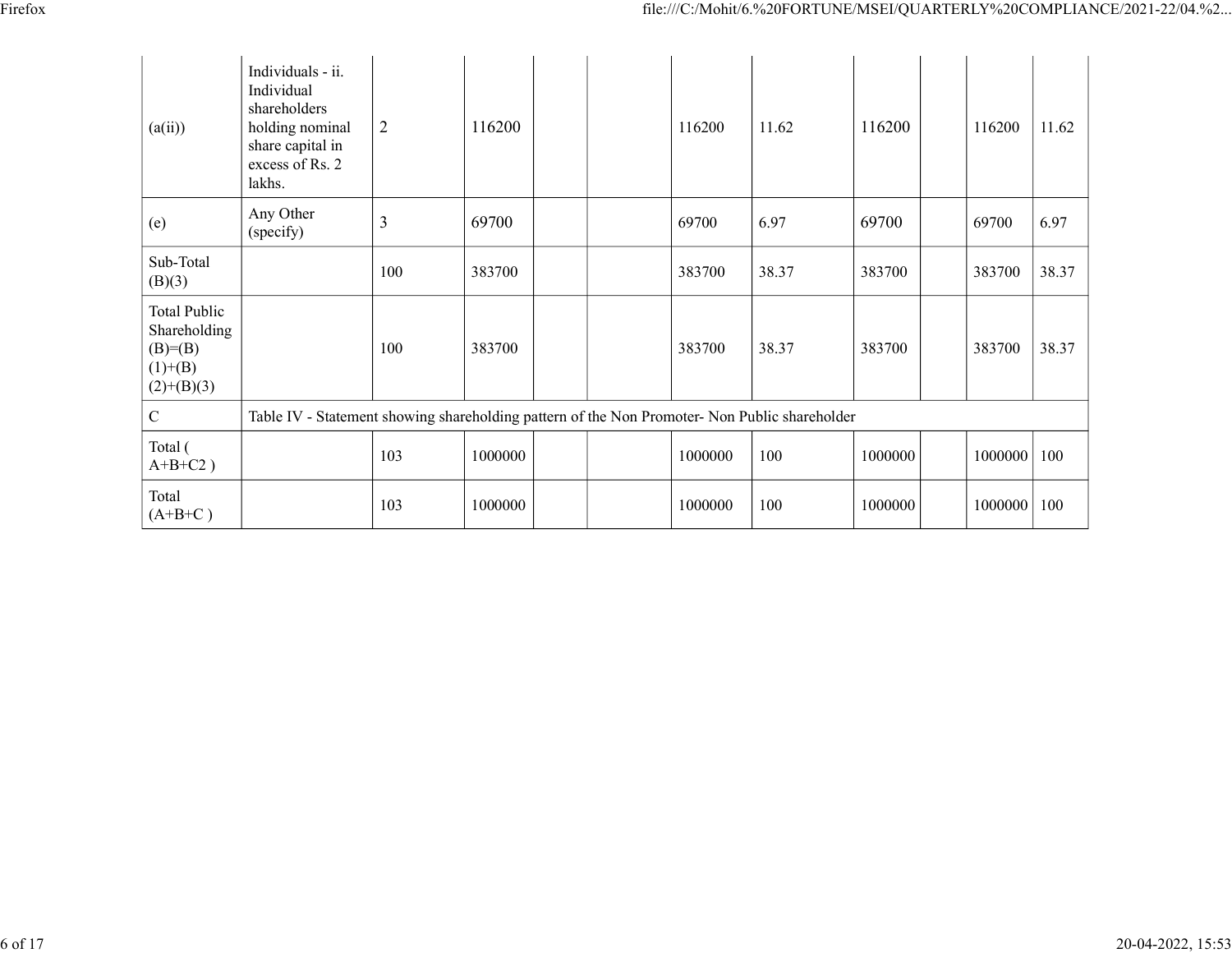|                                                                                         | Table II - Statement showing shareholding pattern of the Promoter and Promoter Group |                                                                              |                                                                             |                                                                                                            |                                        |                                                                                     |                                                           | Number of                                                  |                                                         |  |
|-----------------------------------------------------------------------------------------|--------------------------------------------------------------------------------------|------------------------------------------------------------------------------|-----------------------------------------------------------------------------|------------------------------------------------------------------------------------------------------------|----------------------------------------|-------------------------------------------------------------------------------------|-----------------------------------------------------------|------------------------------------------------------------|---------------------------------------------------------|--|
| Sr.                                                                                     | No. Of Shares<br>Underlying<br>Outstanding<br>convertible                            | No. of Shares<br>Underlying<br>Outstanding<br>Warrants $(X_i)$ No. Of<br>(a) | No. Of Shares<br>Underlying<br>Outstanding<br>convertible<br>securities and | Shareholding, as a<br>% assuming full<br>conversion of<br>convertible<br>securities (as a<br>percentage of | Number of<br>Locked in<br>shares (XII) |                                                                                     | Shares<br>pledged or<br>otherwise<br>encumbered<br>(XIII) |                                                            | Number of<br>equity shares<br>held in<br>dematerialized |  |
|                                                                                         | securities (X)                                                                       |                                                                              | Warrants (Xi)                                                               | diluted share<br>capital) (XI)=<br>$(VII)+(X)$ As a %<br>of $(A+B+C2)$                                     | (a)                                    | As a $\%$<br>$\vert$ No. $\vert$ of total $\vert$ No. $\vert$<br>Shares<br>held (b) | (a)                                                       | As a $\%$<br>of total<br>Shares<br>$\text{held}(\text{b})$ | form (XIV)                                              |  |
| $\bf{A}$                                                                                |                                                                                      |                                                                              |                                                                             | Table II - Statement showing shareholding pattern of the Promoter and Promoter Group                       |                                        |                                                                                     |                                                           |                                                            |                                                         |  |
| (1)                                                                                     | Indian                                                                               |                                                                              |                                                                             |                                                                                                            |                                        |                                                                                     |                                                           |                                                            |                                                         |  |
| (a)                                                                                     |                                                                                      |                                                                              |                                                                             | 61.63                                                                                                      |                                        |                                                                                     |                                                           |                                                            | 616300                                                  |  |
| Sub-Total<br>(A)(1)                                                                     |                                                                                      |                                                                              |                                                                             | 61.63                                                                                                      |                                        |                                                                                     |                                                           |                                                            | 616300                                                  |  |
| (2)                                                                                     | Foreign                                                                              |                                                                              |                                                                             |                                                                                                            |                                        |                                                                                     |                                                           |                                                            |                                                         |  |
| Total<br>Shareholding of<br>Promoter and<br>Promoter Group<br>$(A)=(A)$<br>$(1)+(A)(2)$ |                                                                                      |                                                                              |                                                                             | 61.63                                                                                                      |                                        |                                                                                     |                                                           |                                                            | 616300                                                  |  |
| $\, {\bf B}$                                                                            |                                                                                      |                                                                              |                                                                             | Table III - Statement showing shareholding pattern of the Public shareholder                               |                                        |                                                                                     |                                                           |                                                            |                                                         |  |
| (1)                                                                                     | Institutions                                                                         |                                                                              |                                                                             |                                                                                                            |                                        |                                                                                     |                                                           |                                                            |                                                         |  |
| (3)                                                                                     | Non-institutions                                                                     |                                                                              |                                                                             |                                                                                                            |                                        |                                                                                     |                                                           |                                                            |                                                         |  |
|                                                                                         |                                                                                      |                                                                              |                                                                             |                                                                                                            |                                        |                                                                                     |                                                           |                                                            |                                                         |  |
| (a(i))                                                                                  |                                                                                      |                                                                              |                                                                             | 19.78                                                                                                      |                                        |                                                                                     |                                                           |                                                            | $\mathbf{0}$                                            |  |
|                                                                                         |                                                                                      |                                                                              |                                                                             | 11.62                                                                                                      |                                        |                                                                                     |                                                           |                                                            | $\boldsymbol{0}$                                        |  |
| (a(ii))<br>(e)                                                                          |                                                                                      |                                                                              |                                                                             | 6.97                                                                                                       |                                        |                                                                                     |                                                           |                                                            | $\boldsymbol{0}$                                        |  |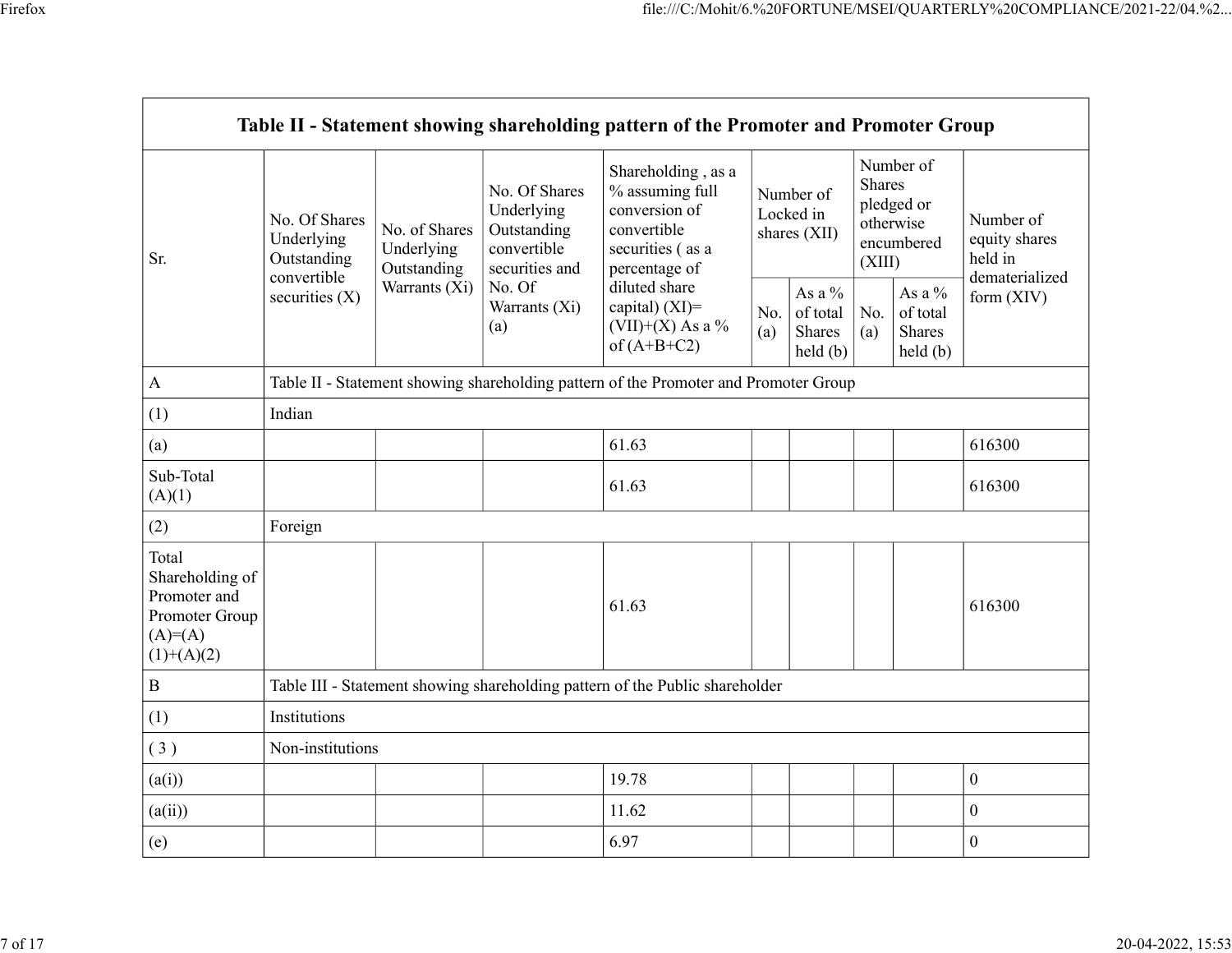|                                                  |                                                                                               | file:///C:/Mohit/6.%20FORTUNE/MSEI/QUARTERLY%20COMPLIANCE/2021-22/04.%2 |  |
|--------------------------------------------------|-----------------------------------------------------------------------------------------------|-------------------------------------------------------------------------|--|
|                                                  |                                                                                               |                                                                         |  |
| Sub-Total<br>(B)(3)                              | 38.37                                                                                         | $\mathbf{0}$                                                            |  |
| Total Public<br>Shareholding<br>$(B)=(B)(1)+(B)$ | 38.37                                                                                         | $\boldsymbol{0}$                                                        |  |
| $(2)+(B)(3)$<br>$\mathbf C$                      | Table IV - Statement showing shareholding pattern of the Non Promoter- Non Public shareholder |                                                                         |  |
| Total (<br>$A+B+C2$ )                            | 100                                                                                           | 616300                                                                  |  |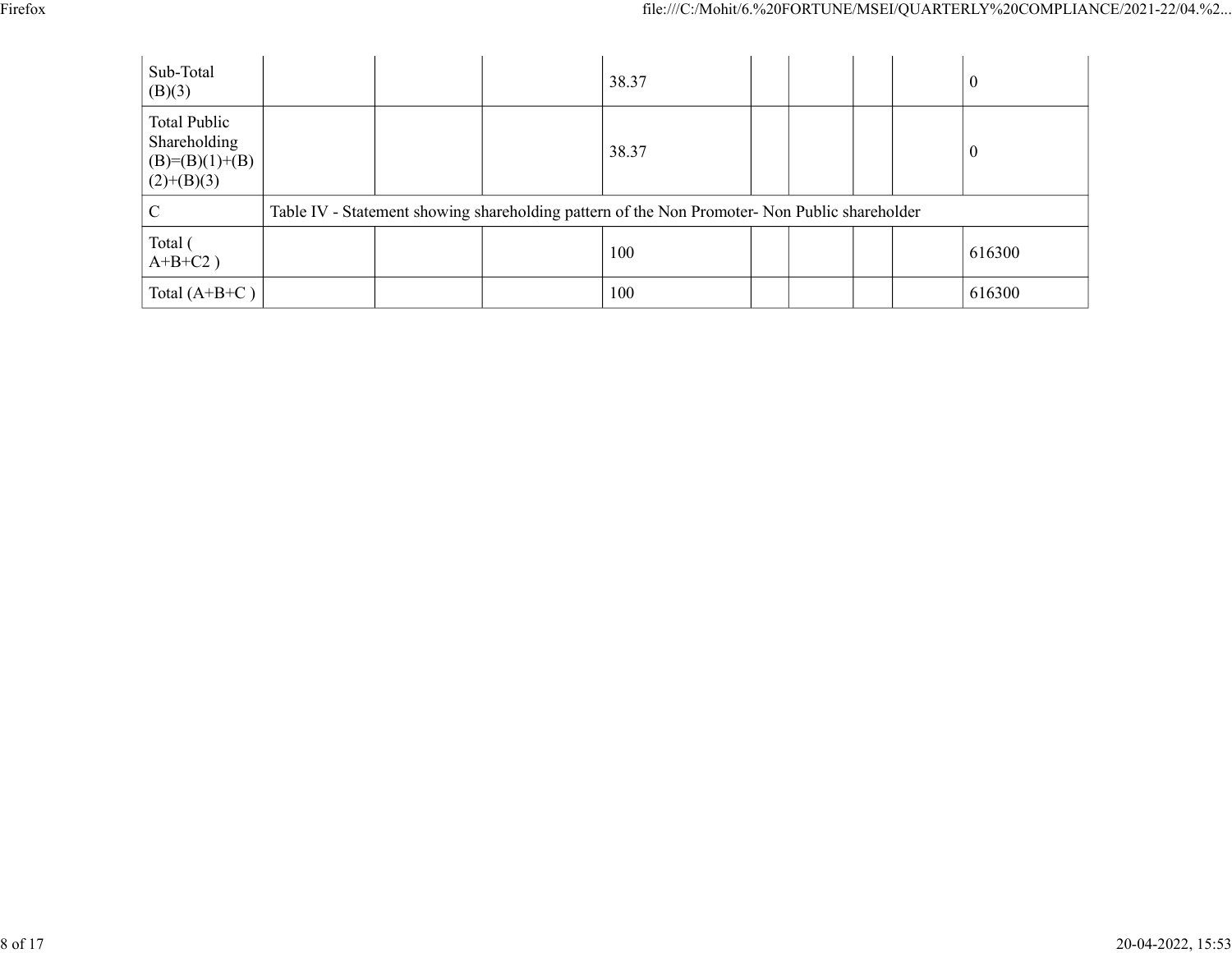|                                                                                                                           |                                                               |                |                                    | file:///C:/Mohit/6.%20FORTUNE/MSEI/QUARTERLY%20COMPLIANCE/2021-22/04.%2 |
|---------------------------------------------------------------------------------------------------------------------------|---------------------------------------------------------------|----------------|------------------------------------|-------------------------------------------------------------------------|
|                                                                                                                           |                                                               |                |                                    |                                                                         |
|                                                                                                                           |                                                               |                |                                    |                                                                         |
|                                                                                                                           |                                                               |                |                                    |                                                                         |
|                                                                                                                           |                                                               |                | Individuals/Hindu undivided Family |                                                                         |
| Searial No.                                                                                                               |                                                               | $\overline{2}$ | $\mathfrak{Z}$                     |                                                                         |
| Name of the<br>Shareholders (I)                                                                                           | Sanjeev Agrawal                                               | Deepti Agrawal | Prabha Rani Agrawal                | Click here to go back                                                   |
| PAN(II)                                                                                                                   | ABOPA4675N                                                    | AAMPA0573C     | AAMPA0572D                         | Total                                                                   |
| No. of fully paid<br>up equity shares<br>held (IV)                                                                        | 420500                                                        | 95800          | 100000                             | 616300                                                                  |
| No. Of Partly paid-<br>up equity shares<br>$\text{held}(V)$                                                               |                                                               |                |                                    |                                                                         |
| No. Of shares<br>underlying<br>Depository<br>Receipts (VI)                                                                |                                                               |                |                                    |                                                                         |
| Total nos. shares<br>$\text{held (VII)} =$<br>$(IV)+(V)+(VI)$                                                             | 420500                                                        | 95800          | 100000                             | 616300                                                                  |
| Shareholding as a<br>$%$ of total no. of<br>shares (calculated<br>as per SCRR,<br>$1957$ ) (VIII) As a<br>% of $(A+B+C2)$ | 42.05                                                         | 9.58           | 10                                 | 61.63                                                                   |
|                                                                                                                           | Number of Voting Rights held in each class of securities (IX) |                |                                    |                                                                         |
| Class eg: $X$                                                                                                             | 420500                                                        | 95800          | 100000                             | 616300                                                                  |
| Class eg:y                                                                                                                |                                                               |                |                                    |                                                                         |
| Total                                                                                                                     | 420500                                                        | 95800          | 100000                             | 616300                                                                  |
| Total as a $\%$ of<br>Total Voting rights                                                                                 | 42.05                                                         | 9.58           | $10\,$                             | 61.63                                                                   |
| No. Of Shares<br>Underlying                                                                                               |                                                               |                |                                    |                                                                         |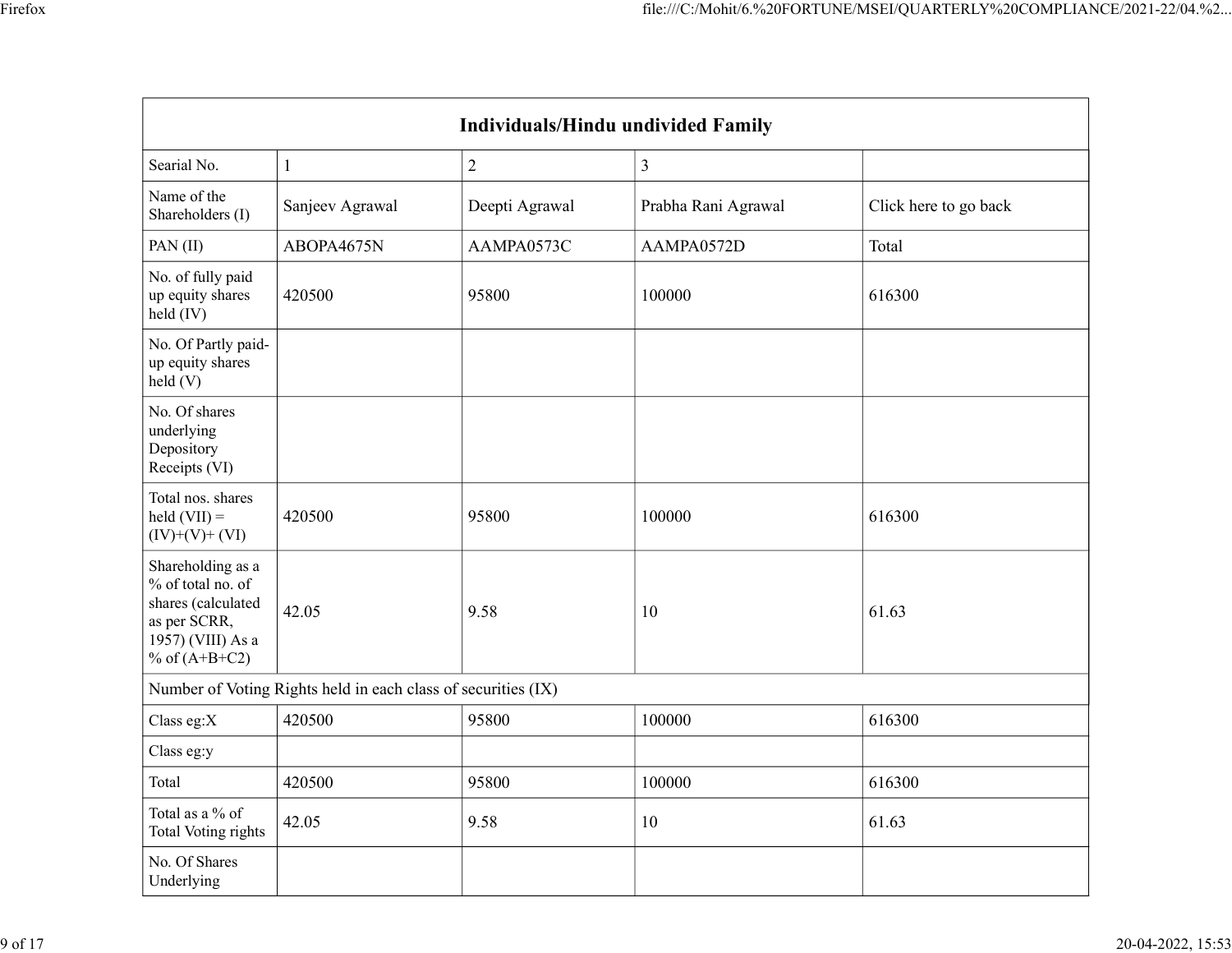|                                                                                                                                                                                           |                                                         |       |        | file:///C:/Mohit/6.%20FORTUNE/MSEI/QUARTERLY%20COMPLIANCE/2021-22/04.%2 |  |
|-------------------------------------------------------------------------------------------------------------------------------------------------------------------------------------------|---------------------------------------------------------|-------|--------|-------------------------------------------------------------------------|--|
| Outstanding<br>convertible<br>securities (X)                                                                                                                                              |                                                         |       |        |                                                                         |  |
| No. of Shares<br>Underlying<br>Outstanding<br>Warrants (Xi)                                                                                                                               |                                                         |       |        |                                                                         |  |
| No. Of Shares<br>Underlying<br>Outstanding<br>convertible<br>securities and No.<br>Of Warrants (Xi)<br>(a)                                                                                |                                                         |       |        |                                                                         |  |
| Shareholding , as a<br>% assuming full<br>conversion of<br>convertible<br>securities (as a<br>percentage of<br>diluted share<br>capital) (XI)=<br>$(VII)+(Xi)(a)$ As a<br>% of $(A+B+C2)$ | 42.05                                                   | 9.58  | 10     | 61.63                                                                   |  |
| Number of Locked in shares (XII)                                                                                                                                                          |                                                         |       |        |                                                                         |  |
| No. $(a)$                                                                                                                                                                                 |                                                         |       |        |                                                                         |  |
| As a % of total<br>Shares held (b)                                                                                                                                                        |                                                         |       |        |                                                                         |  |
|                                                                                                                                                                                           | Number of Shares pledged or otherwise encumbered (XIII) |       |        |                                                                         |  |
| No. $(a)$                                                                                                                                                                                 |                                                         |       |        |                                                                         |  |
| As a % of total<br>Shares held (b)                                                                                                                                                        |                                                         |       |        |                                                                         |  |
| Number of equity<br>shares held in<br>dematerialized<br>form (XIV)                                                                                                                        | 420500                                                  | 95800 | 100000 | 616300                                                                  |  |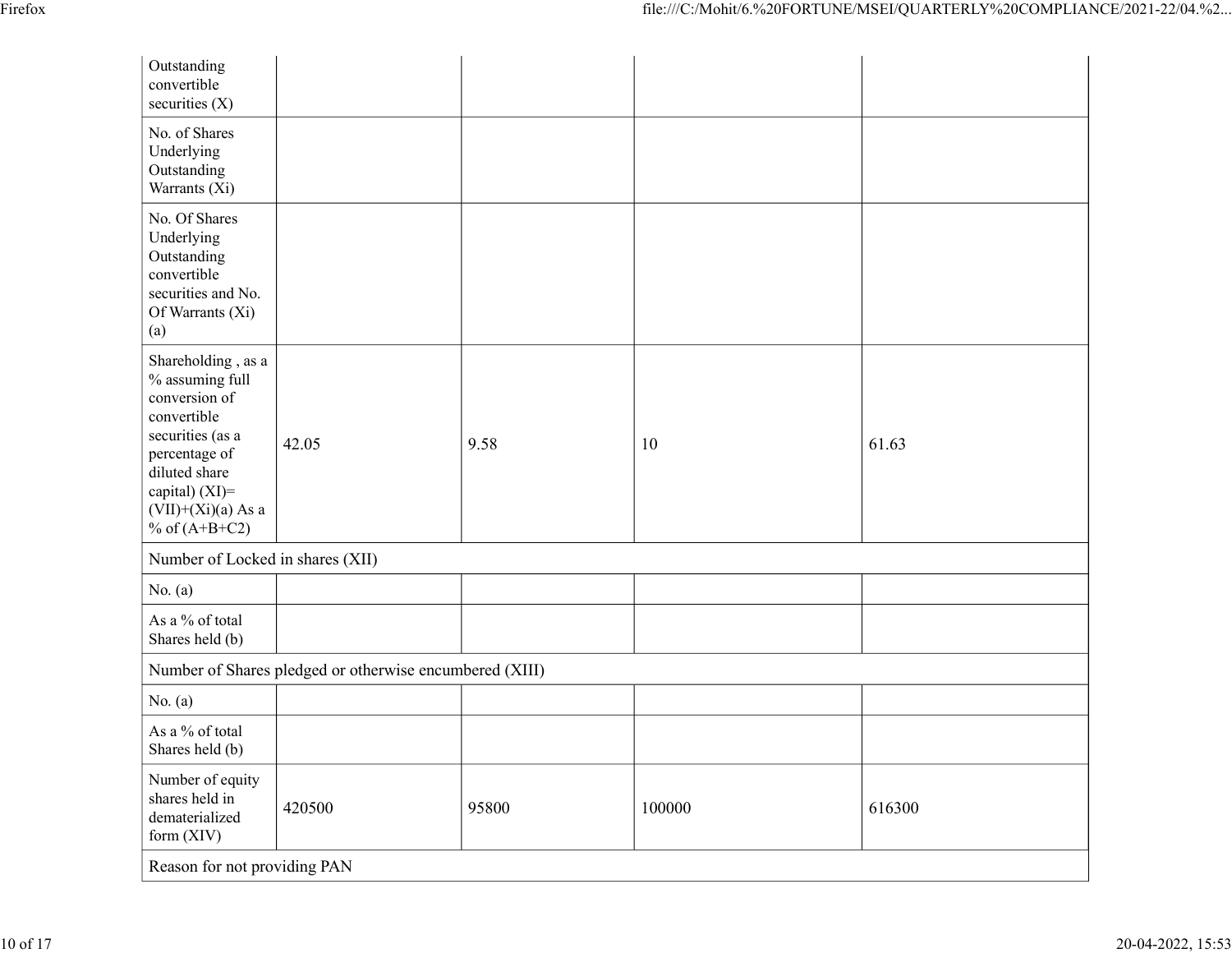|                                 |  | file:///C:/Mohit/6.%20FORTUNE/MSEI/QUARTERLY%20COMPLIANCE/2021-22/04.%2 |  |
|---------------------------------|--|-------------------------------------------------------------------------|--|
| Reason for not<br>providing PAN |  |                                                                         |  |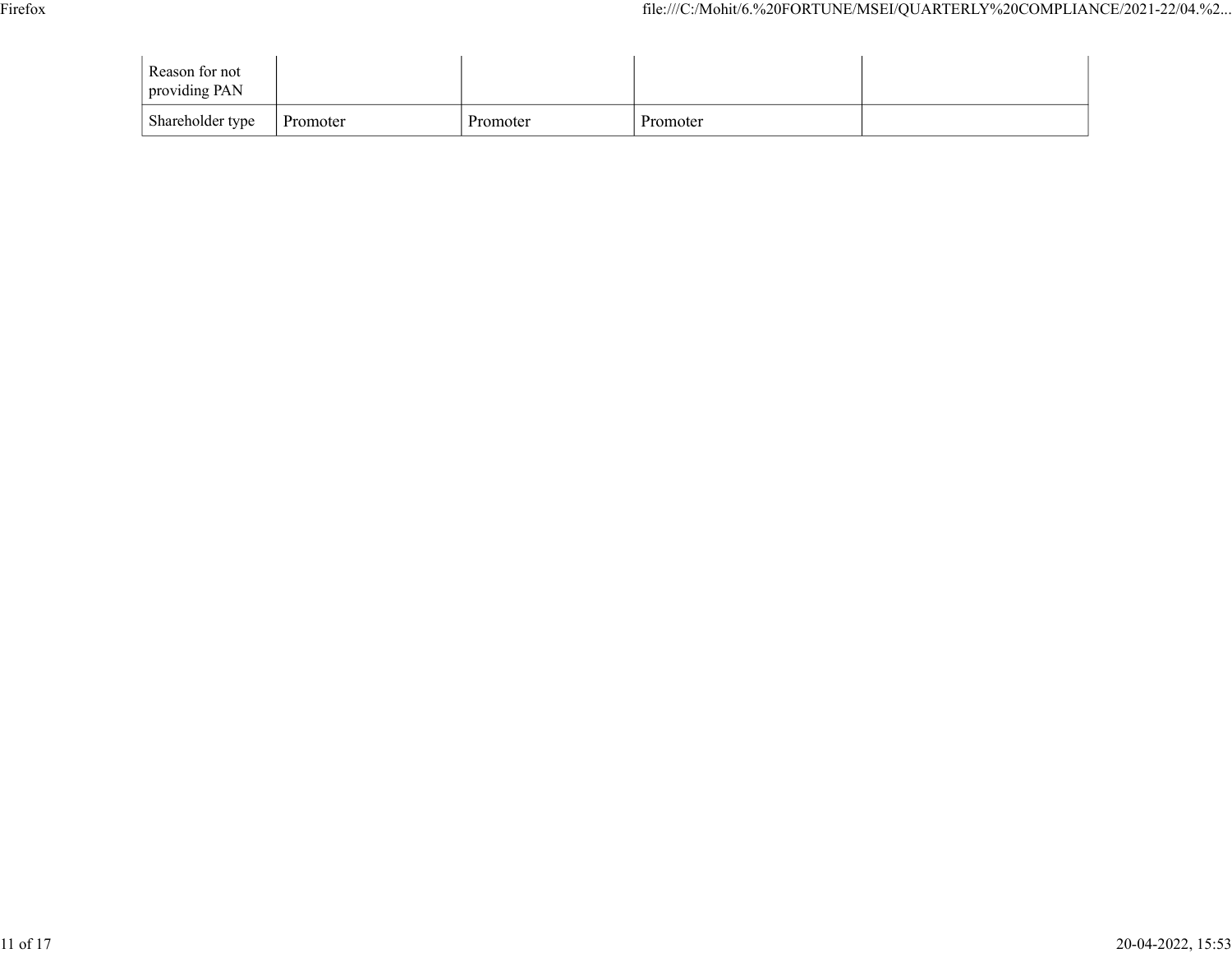|                |                  | file:///C:/Mohit/6.%20FORTUNE/MSEI/QUARTERLY%20COMPLIANCE/2021-22/04.%2 |                                                                                                             |
|----------------|------------------|-------------------------------------------------------------------------|-------------------------------------------------------------------------------------------------------------|
|                |                  |                                                                         |                                                                                                             |
|                |                  |                                                                         |                                                                                                             |
|                |                  |                                                                         |                                                                                                             |
|                |                  |                                                                         |                                                                                                             |
|                |                  |                                                                         |                                                                                                             |
|                |                  |                                                                         |                                                                                                             |
|                | $\sqrt{2}$       |                                                                         |                                                                                                             |
| Mukesh Agarwal | Om Prakash Verma | Click here to go back                                                   |                                                                                                             |
| ABQPA7032B     | AABPV3420G       | Total                                                                   |                                                                                                             |
| 69200          | 47000            | 116200                                                                  |                                                                                                             |
|                |                  |                                                                         |                                                                                                             |
|                |                  |                                                                         |                                                                                                             |
| 69200          | 47000            | 116200                                                                  |                                                                                                             |
| 6.92           | 4.7              | 11.62                                                                   |                                                                                                             |
|                |                  |                                                                         |                                                                                                             |
| 69200          | 47000            | 116200                                                                  |                                                                                                             |
|                |                  |                                                                         |                                                                                                             |
|                |                  |                                                                         |                                                                                                             |
| 6.92           | 4.7              | 11.62                                                                   |                                                                                                             |
|                |                  |                                                                         |                                                                                                             |
|                | 69200            | Number of Voting Rights held in each class of securities (IX)<br>47000  | Individuals - ii. Individual shareholders holding nominal share capital in excess of Rs. 2 lakhs.<br>116200 |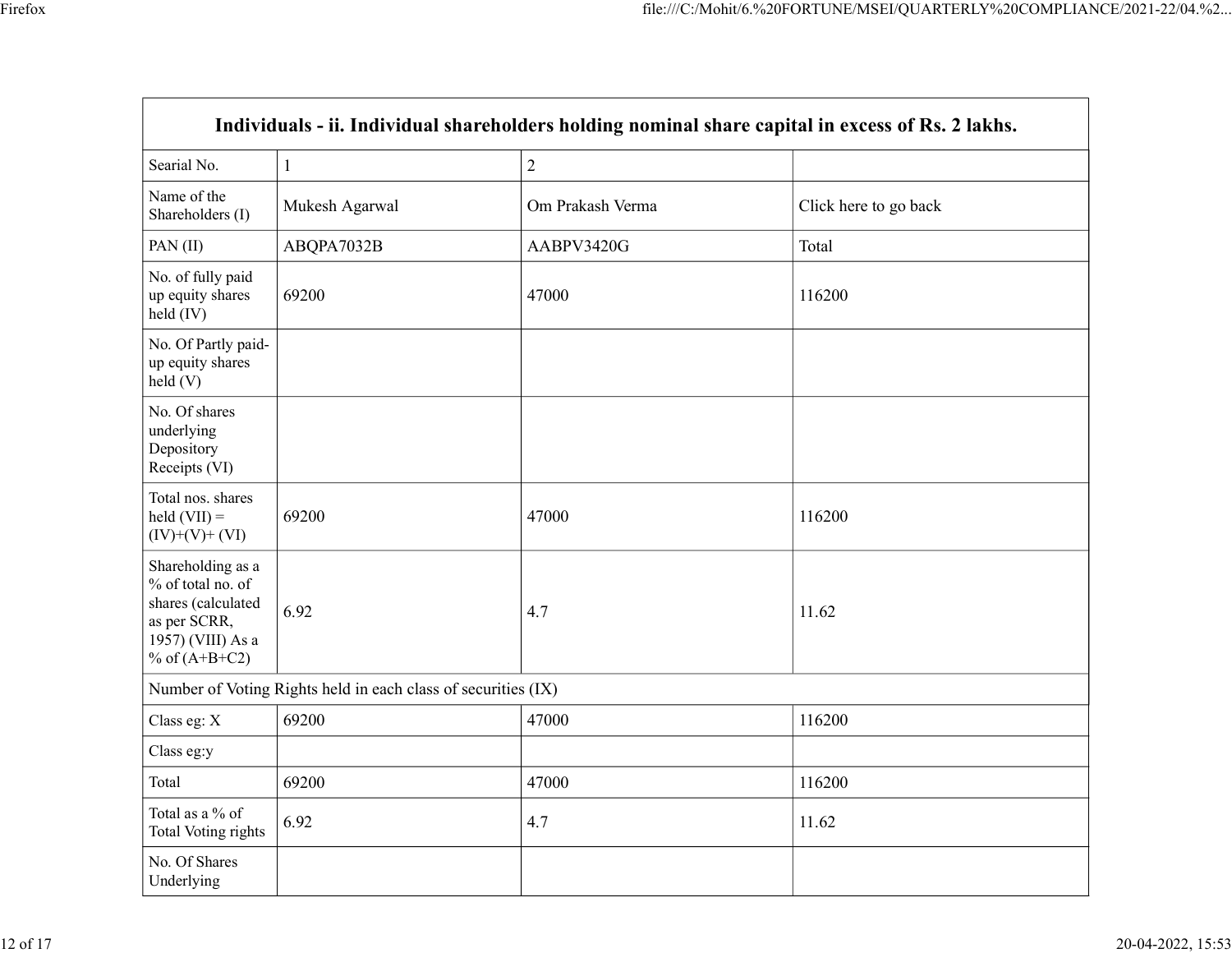| Firefox |                                                                                                                                                                                       |                                  |                  | file:///C:/Mohit/6.%20FORTUNE/MSEI/QUARTERLY%20COMPLIANCE/2021-22/04.%2 |  |  |  |  |
|---------|---------------------------------------------------------------------------------------------------------------------------------------------------------------------------------------|----------------------------------|------------------|-------------------------------------------------------------------------|--|--|--|--|
|         | Outstanding<br>convertible<br>securities (X)                                                                                                                                          |                                  |                  |                                                                         |  |  |  |  |
|         | No. of Shares<br>Underlying<br>Outstanding<br>Warrants (Xi)                                                                                                                           |                                  |                  |                                                                         |  |  |  |  |
|         | No. Of Shares<br>Underlying<br>Outstanding<br>convertible<br>securities and No.<br>Of Warrants (Xi)<br>(a)                                                                            |                                  |                  |                                                                         |  |  |  |  |
|         | Shareholding , as a<br>% assuming full<br>conversion of<br>convertible<br>securities (as a<br>percentage of<br>diluted share<br>capital) (XI)=<br>$(VII)+(X)$ As a %<br>of $(A+B+C2)$ | 6.92                             | 4.7              | 11.62                                                                   |  |  |  |  |
|         |                                                                                                                                                                                       | Number of Locked in shares (XII) |                  |                                                                         |  |  |  |  |
|         | No. $(a)$                                                                                                                                                                             |                                  |                  |                                                                         |  |  |  |  |
|         | As a $\%$ of total<br>Shares held (b)                                                                                                                                                 |                                  |                  |                                                                         |  |  |  |  |
|         | Number of equity<br>shares held in<br>dematerialized<br>form (XIV)                                                                                                                    | $\boldsymbol{0}$                 | $\boldsymbol{0}$ | $\boldsymbol{0}$                                                        |  |  |  |  |
|         | Reason for not providing PAN                                                                                                                                                          |                                  |                  |                                                                         |  |  |  |  |
|         | Reason for not<br>providing PAN                                                                                                                                                       |                                  |                  |                                                                         |  |  |  |  |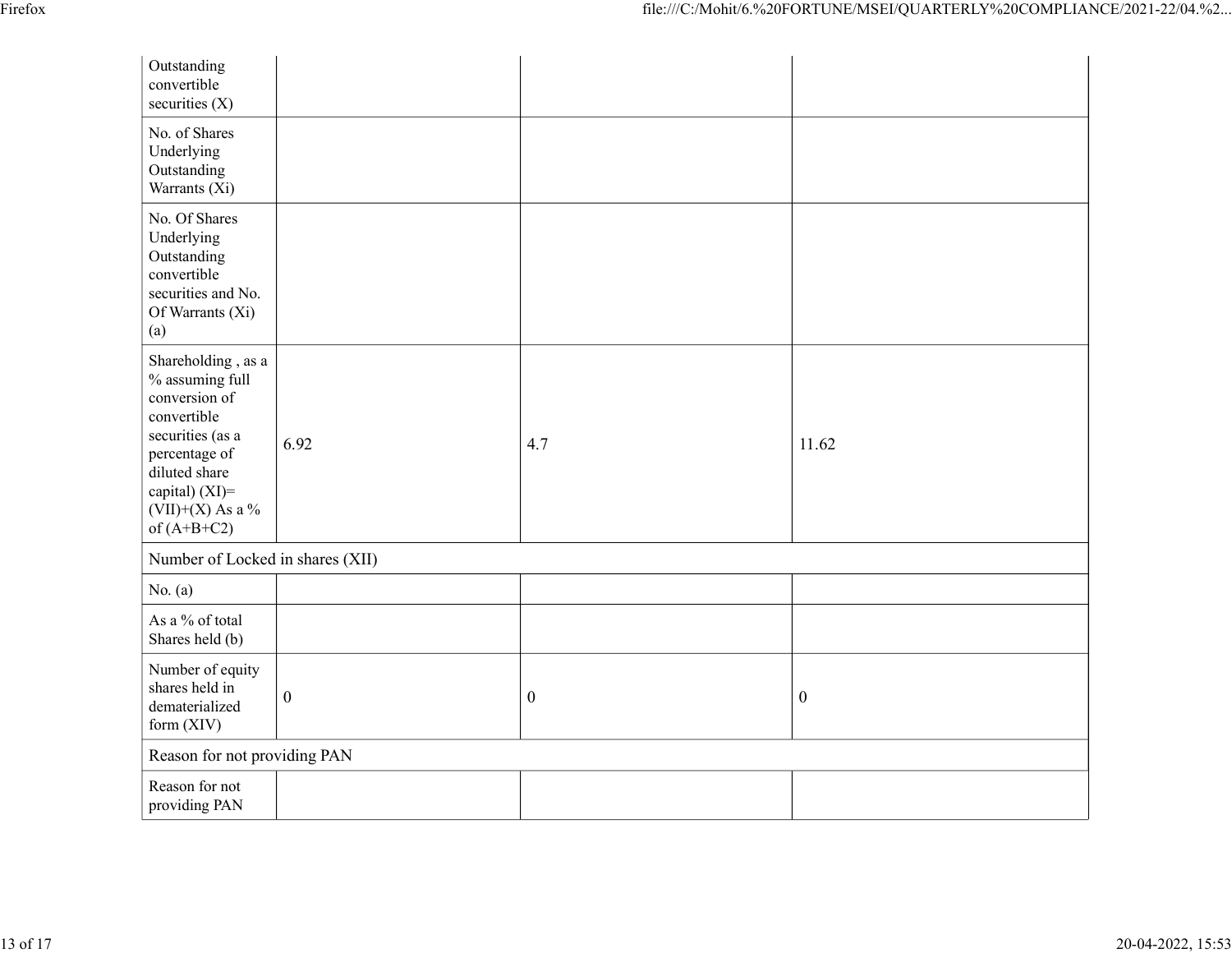|                                                                                                                           |                                                               |                                           | file:///C:/Mohit/6.%20FORTUNE/MSEI/QUARTERLY%20COMPLIANCE/2021-22/04.%2 |                          |  |  |  |
|---------------------------------------------------------------------------------------------------------------------------|---------------------------------------------------------------|-------------------------------------------|-------------------------------------------------------------------------|--------------------------|--|--|--|
|                                                                                                                           |                                                               |                                           |                                                                         |                          |  |  |  |
|                                                                                                                           | Any Other (specify)                                           |                                           |                                                                         |                          |  |  |  |
| Searial No.                                                                                                               | $\perp$                                                       | $\overline{2}$                            | $\vert 3 \vert$                                                         |                          |  |  |  |
| Category                                                                                                                  | <b>Bodies Corporate</b>                                       | Others                                    | Director or Director's<br>Relatives                                     |                          |  |  |  |
| Category / More<br>than 1 percentage                                                                                      | More than 1 percentage of shareholding                        | More than 1 percentage of<br>shareholding | Category                                                                |                          |  |  |  |
| Name of the<br>Shareholders (I)                                                                                           | SAPBELLE TRADE LINKS PRIVATE<br><b>LIMITED</b>                | RASHMI MITTAL                             |                                                                         | Click here to go<br>back |  |  |  |
| PAN(II)                                                                                                                   | AAMCS7840R                                                    | ANIPM9957D                                |                                                                         | Total                    |  |  |  |
| No. of the<br>Shareholders (I)                                                                                            |                                                               |                                           | 1                                                                       |                          |  |  |  |
| No. of fully paid<br>up equity shares<br>$held$ (IV)                                                                      | 48000                                                         | 15200                                     | 6500                                                                    | 6500                     |  |  |  |
| No. Of Partly paid-<br>up equity shares<br>held (V)                                                                       |                                                               |                                           |                                                                         |                          |  |  |  |
| No. Of shares<br>underlying<br>Depository<br>Receipts (VI)                                                                |                                                               |                                           |                                                                         |                          |  |  |  |
| Total nos. shares<br>$\text{held (VII)} =$<br>$(IV)+(V)+(VI)$                                                             | 48000                                                         | 15200                                     | 6500                                                                    | 6500                     |  |  |  |
| Shareholding as a<br>$\%$ of total no. of<br>shares (calculated<br>as per SCRR,<br>$1957)$ (VIII) As a<br>% of $(A+B+C2)$ | 4.8                                                           | 1.52                                      | 0.65                                                                    | 0.65                     |  |  |  |
|                                                                                                                           | Number of Voting Rights held in each class of securities (IX) |                                           |                                                                         |                          |  |  |  |
| Class eg: X                                                                                                               | 48000                                                         | 15200                                     | 6500                                                                    | 6500                     |  |  |  |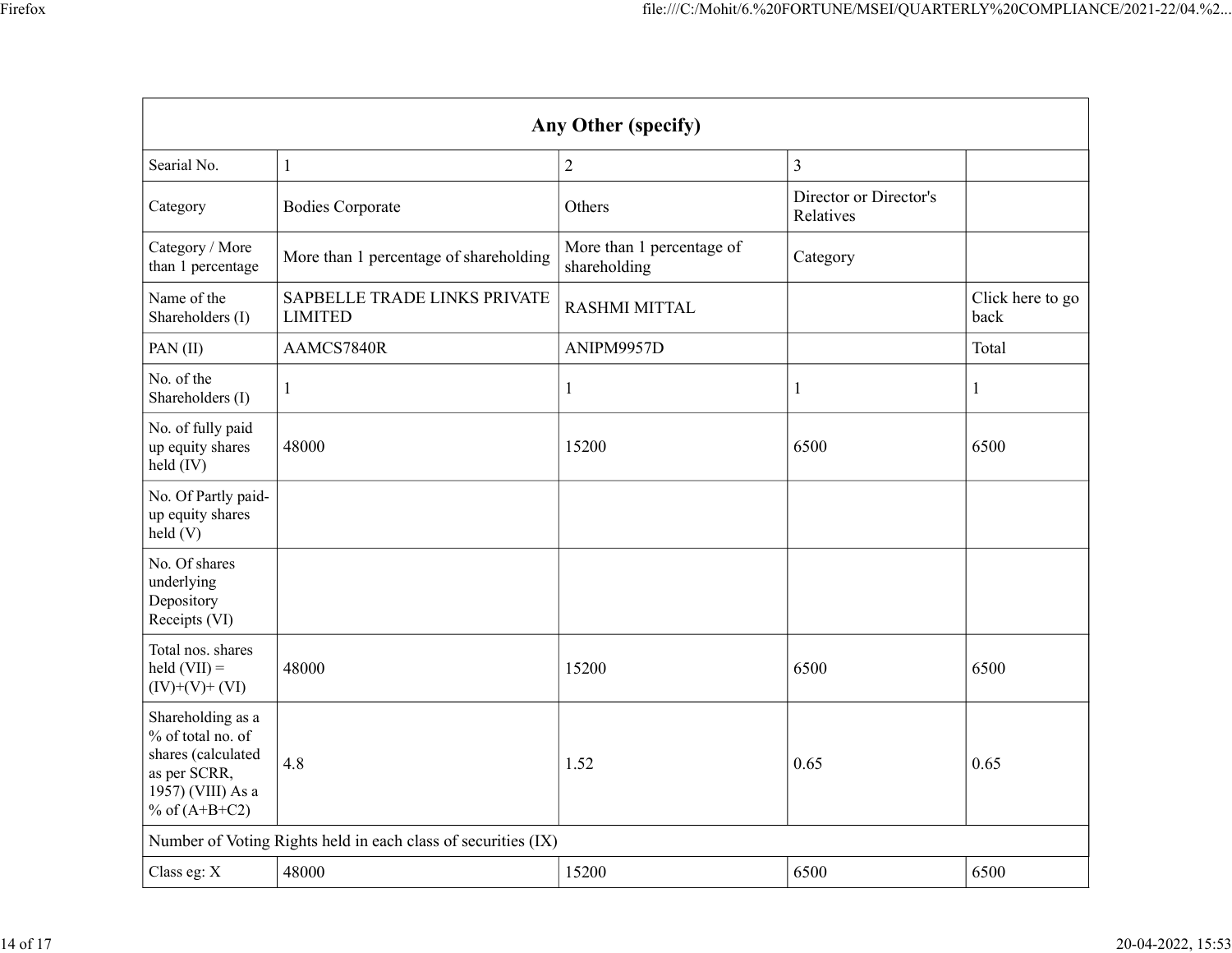|                                                                                                                                                                                          |                                  |                  | file:///C:/Mohit/6.%20FORTUNE/MSEI/QUARTERLY%20COMPLIANCE/2021-22/04.%2 |                  |  |  |
|------------------------------------------------------------------------------------------------------------------------------------------------------------------------------------------|----------------------------------|------------------|-------------------------------------------------------------------------|------------------|--|--|
| Class eg:y                                                                                                                                                                               |                                  |                  |                                                                         |                  |  |  |
| Total                                                                                                                                                                                    | 48000                            | 15200            | 6500                                                                    | 6500             |  |  |
| Total as a $\%$ of<br>Total Voting rights                                                                                                                                                | 4.8                              | 1.52             | 0.65                                                                    | 0.65             |  |  |
| No. Of Shares<br>Underlying<br>Outstanding<br>convertible<br>securities $(X)$                                                                                                            |                                  |                  |                                                                         |                  |  |  |
| No. of Shares<br>Underlying<br>Outstanding<br>Warrants $(X_i)$                                                                                                                           |                                  |                  |                                                                         |                  |  |  |
| No. Of Shares<br>Underlying<br>Outstanding<br>convertible<br>securities and No.<br>Of Warrants (Xi)<br>(a)                                                                               |                                  |                  |                                                                         |                  |  |  |
| Shareholding, as a<br>$\%$ assuming full<br>conversion of<br>convertible<br>securities (as a<br>percentage of<br>diluted share<br>capital) (XI)=<br>(VII)+(X) As a $\%$<br>of $(A+B+C2)$ | 4.8                              | 1.52             | $\vert 0.65 \vert$                                                      | 0.65             |  |  |
|                                                                                                                                                                                          | Number of Locked in shares (XII) |                  |                                                                         |                  |  |  |
| No. $(a)$<br>As a $\%$ of total                                                                                                                                                          |                                  |                  |                                                                         |                  |  |  |
| Shares held (b)                                                                                                                                                                          |                                  |                  |                                                                         |                  |  |  |
| Number of equity<br>shares held in<br>dematerialized<br>form (XIV)                                                                                                                       | $\boldsymbol{0}$                 | $\boldsymbol{0}$ | $\boldsymbol{0}$                                                        | $\boldsymbol{0}$ |  |  |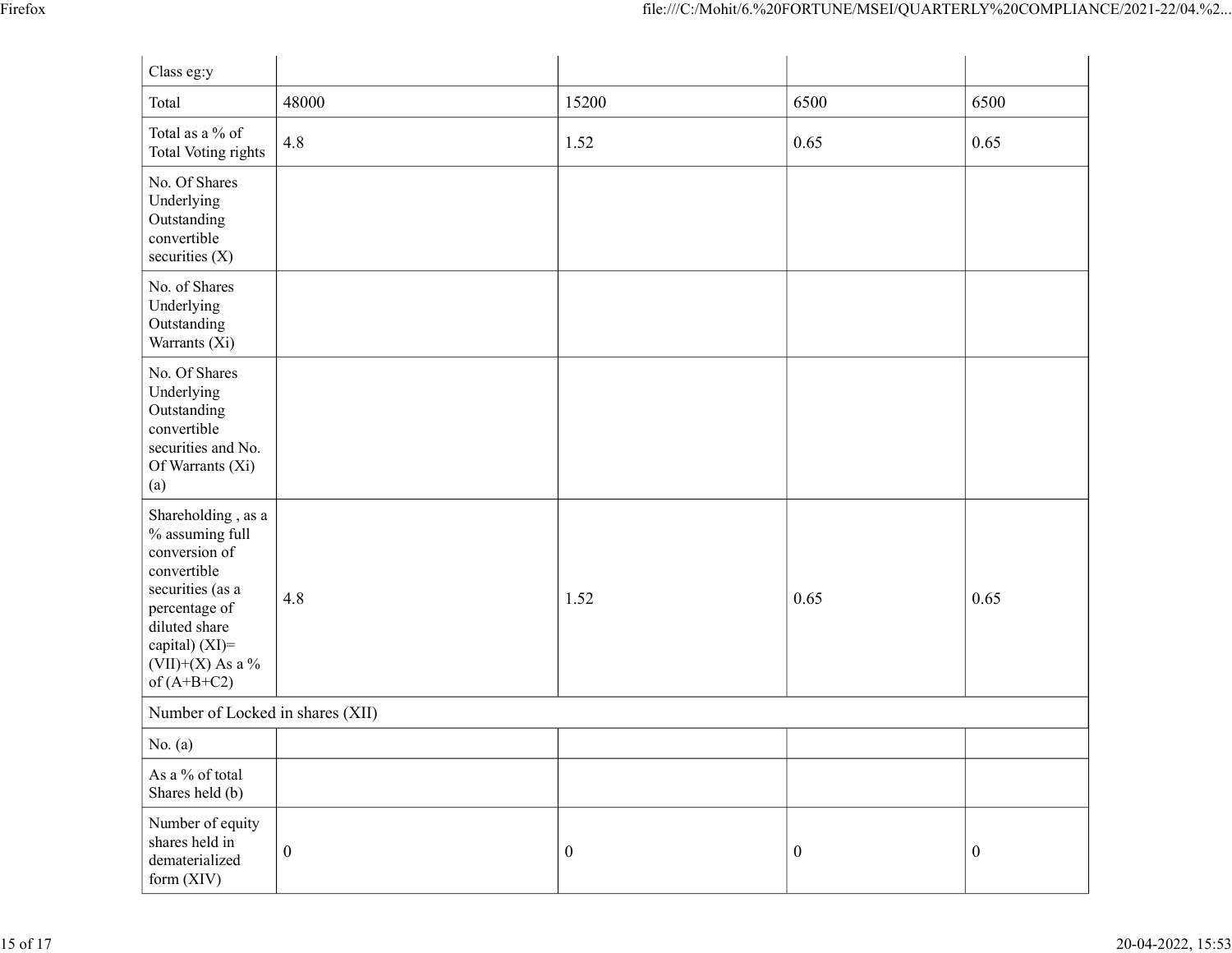| Reason for not<br>providing PAN |                              |  |  |                                                                         |
|---------------------------------|------------------------------|--|--|-------------------------------------------------------------------------|
|                                 | Reason for not providing PAN |  |  | file:///C:/Mohit/6.%20FORTUNE/MSEI/QUARTERLY%20COMPLIANCE/2021-22/04.%2 |